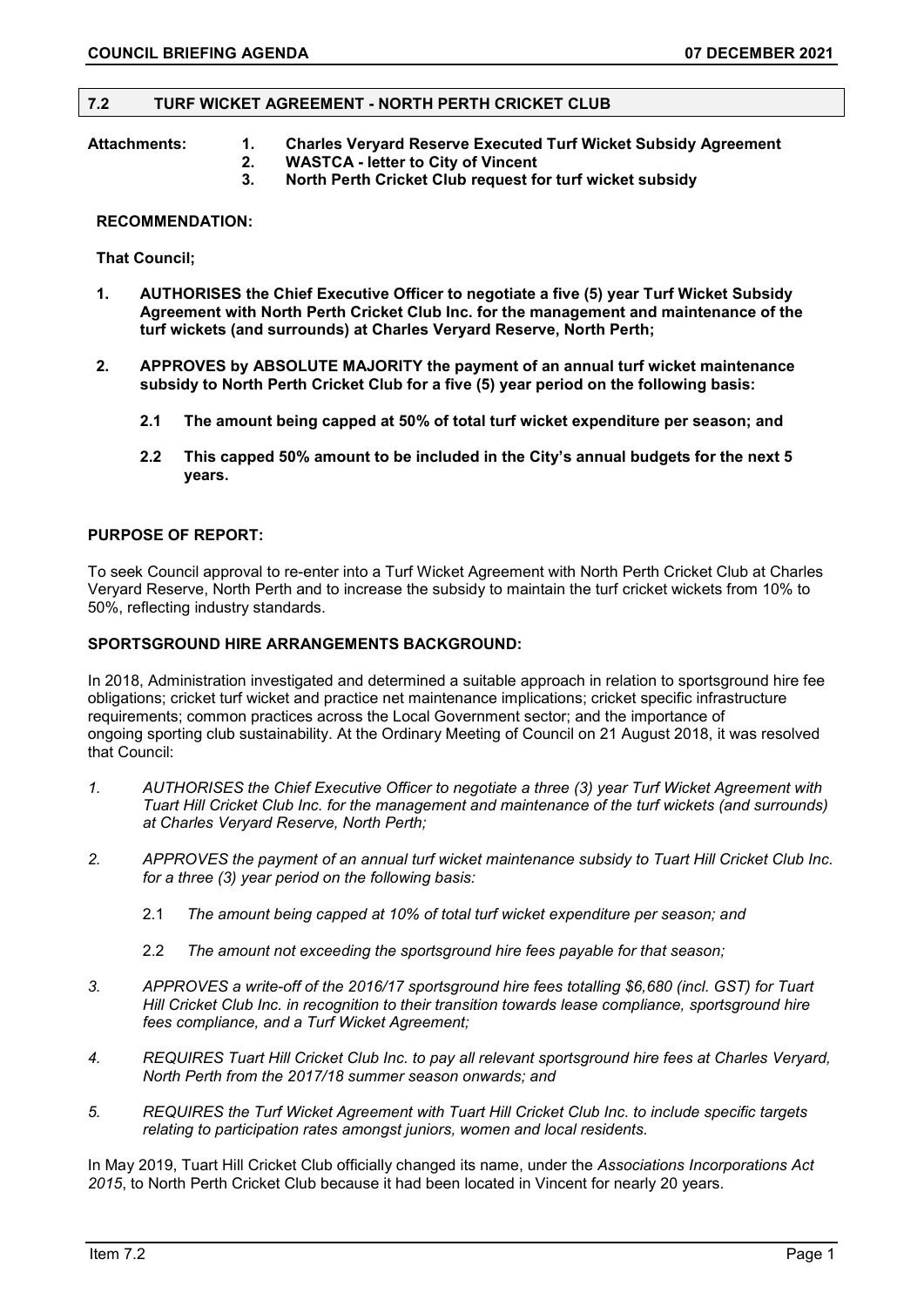#### **DETAILS:**

### **North Perth Cricket Club's Past 3 Years**

North Perth Cricket Club, during the past three years, has managed and maintained the two centre cricket turf wickets and the practice turf wickets in the cricket nets at Charles Veryard Reserve, in accordance with the 2018 Turf Wicket Subsidy Agreement (**Attachment 1**).

The below table is an overview of the costs incurred by the Club to effectively maintain the turf wickets, the agreed annual amounts paid to the Club by the City and the sportsground hire fees that the Club have paid the City:

|                      | 2018/2019   | 2019/2020   | 2020/2021   |  |
|----------------------|-------------|-------------|-------------|--|
| <b>NPCC Turf</b>     | \$19,600.00 | \$20,750.00 | \$18,900.00 |  |
| <b>Curator Costs</b> |             |             |             |  |
| NPCC Turf            |             |             |             |  |
| Maintenance          | \$1,864.72  | \$2,587.10  | \$5,805.00  |  |
| Costs                |             |             |             |  |
| <b>TOTAL</b>         | \$21,464.72 | \$23,337.10 | \$24,705.00 |  |
| City of Vincent      |             |             |             |  |
| Subsidy to           | \$2,146.47  | \$2,333.71  | \$2,470.50  |  |
| <b>NPCC</b>          |             |             |             |  |
| Sportsground         |             |             |             |  |
| Hire Fees to         | \$2,400.00  | \$2,400.00  | \$3,010.00  |  |
| CoV                  |             |             |             |  |

This below table represents the Club's membership details.

| <b>NPCC Membership</b> | 2018/2019 | 2019/2020 | 2020/2021 |  |
|------------------------|-----------|-----------|-----------|--|
| <b>Junior Males</b>    |           | 30        | 38        |  |
| <b>Junior Females</b>  |           |           |           |  |
| <b>Senior Males</b>    | 102       | 85        | 98        |  |
| <b>Senior Females</b>  |           |           | 16        |  |
| Social Members         | 14        | 18        | 20        |  |
| <b>Total Members</b>   | 124       | 135       | 174       |  |

In 2019 the Club only had senior men's teams and in 2020 they commenced junior blasters. Senior females did play in some of the men's team during both these years.

In 2021, it is encouraging to see that the Club has added a junior team and a women's team. They have commenced a new team in the Integrated Cricket League (ICL). The ICL is a cricket competition, primarily aimed at people with an Intellectual Disability aged 16 years and up.

North Perth Cricket Club have 44 of 174 (25.3%) members that are City of Vincent residents.

### **Local Government Approach to Turf Wicket Maintenance**

Many local governments within the Perth Metropolitan Area assist cricket clubs with the high costs associated with maintaining turf cricket wickets and practice nets. Such assistance is provided in recognition of the contributions that local sporting clubs make to community health and wellbeing, the unique nature of suburban turf cricket, and acknowledgement that some local cricket clubs directly maintain a public open space that remains accessible for the broader community.

Administration has analysed the approach taken by several other Local Government Authorities and it is clear that the level of assistance provided to the clubs varies significantly.

The following table summarises subsidies provided to members of Western Australian Suburban or Premier Turf Cricket Associations through a Turf Wicket Agreement: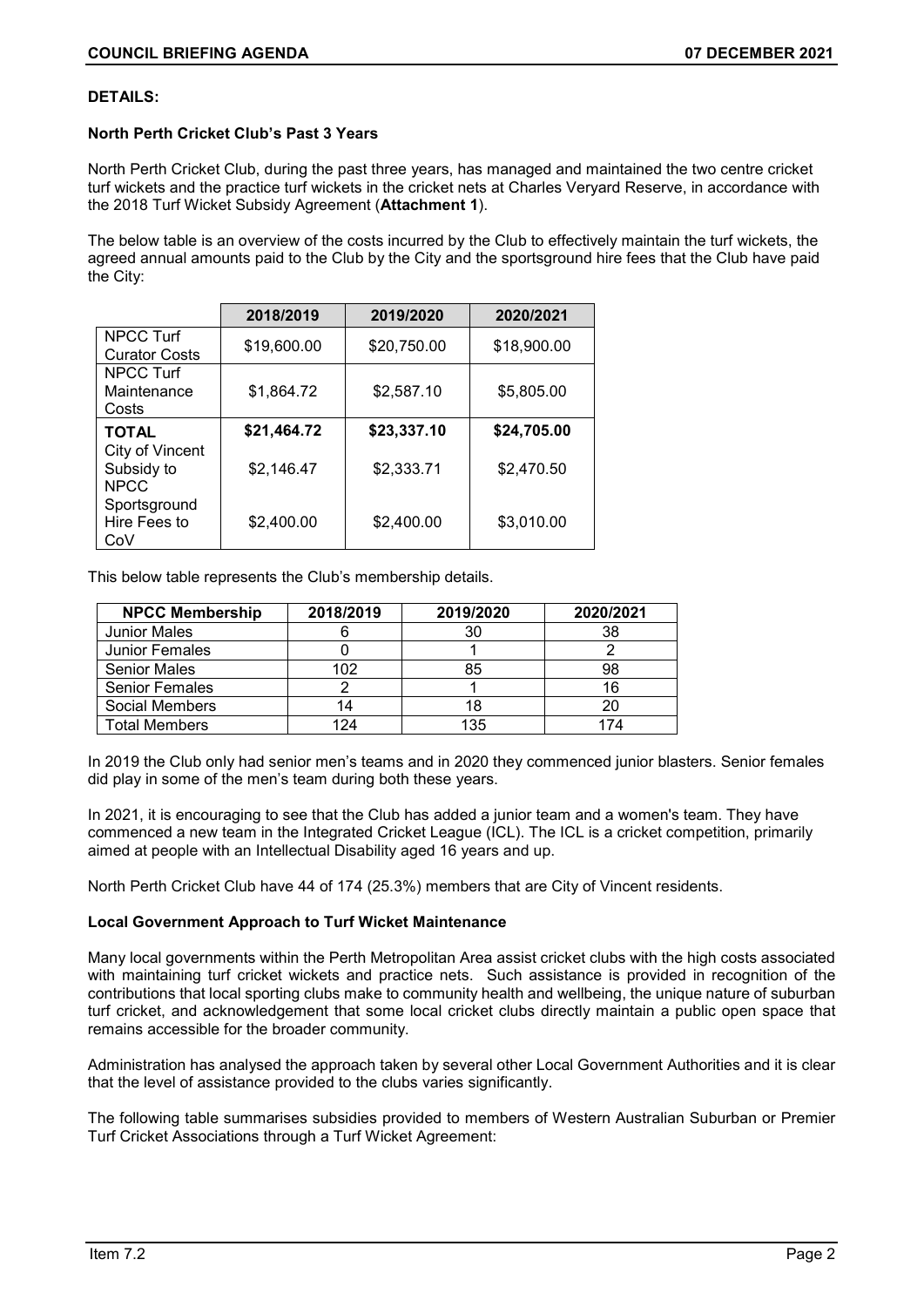| <b>LGA</b>      | <b>Cricket Club</b>               | Annual<br><b>Curator &amp;</b><br><b>Maintenance</b><br>Costs | Annual<br>Council<br><b>Funding /</b><br><b>Subsidy to</b><br>Club | $%$ of<br><b>Subsidy</b><br>to<br><b>Costs</b> | No. Turf<br><b>Cricket</b><br><b>Wicket</b><br><b>Squares</b> | No. Turf<br><b>Practice</b><br><b>Wickets</b> |
|-----------------|-----------------------------------|---------------------------------------------------------------|--------------------------------------------------------------------|------------------------------------------------|---------------------------------------------------------------|-----------------------------------------------|
| Vincent         | North Perth CC                    | \$24,705                                                      | \$2,470.50                                                         | 10%                                            | $\overline{2}$                                                | 8                                             |
| Cambridge       | <b>Wembley Districts</b><br>CC    | \$45,454<br>(approx.)                                         | \$25,000                                                           | 55%                                            | 1                                                             | 6                                             |
| Cambridge       | Subiaco / Floreat CC              | \$110,000<br>(approx.)                                        | \$60,500                                                           | 55%                                            | $\overline{2}$                                                | 12                                            |
| Bayswater       | Bedford / Morley CC               | \$37,224                                                      | \$18,612                                                           | 50%                                            | 1                                                             | 4                                             |
| Bayswater       | Bayswater / Morley<br>District CC | \$127,058                                                     | \$105,885                                                          | 80%                                            | $\overline{2}$                                                | 20                                            |
| Joondalup       | Ocean Ridge Senior<br>CC          | \$27,839                                                      | \$21,652                                                           | 78%                                            | 1                                                             | $\Omega$                                      |
| Joondalup       | Joondalup District<br>CC          | \$75,920                                                      | \$64,956                                                           | 86%                                            | $\overline{2}$                                                | 10                                            |
| <b>Nedlands</b> | Swanbourne CC                     | \$33,575<br>(approx.)                                         | \$31,896                                                           | 95%                                            | 1                                                             | 12                                            |
| <b>Nedlands</b> | <b>Claremont Nedlands</b><br>CC.  | \$33,575<br>(approx.)                                         | \$31,896                                                           | 95%                                            | 1                                                             | 16                                            |
| <b>Nedlands</b> | <b>Western Suburbs CC</b>         | \$50,128<br>(approx.)                                         | \$47,622                                                           | 95%                                            | $\overline{2}$                                                | 16                                            |
| Bassendean      | Bassendean CC                     | \$41,482                                                      | \$41,482                                                           | 100%                                           | 1                                                             | 8                                             |
| Wanneroo        | <b>Wanneroo Districts</b><br>CC   | $$85,000 +$<br><b>GST</b>                                     | $$85,000 + GST$                                                    | 100%                                           | $\overline{2}$                                                | 12                                            |

The current City of Vincent subsidy to North Perth Cricket Club, when compared to other Council's subsidies, is low. Vincent pays 10% of the annual curator and turf wicket maintenance costs, which leaves the Club to pay the remaining 90%. The Club receive no financial assistance from their State (WA Cricket Association) and National (Cricket Australia) Governing bodies, so these costs are passed onto their members via increased registration fees.

The West Australian Suburban Turf Cricket Association has stated (**Attachment 2**) that the current funding arrangements between each affiliate club and LGA's does vary significantly from around \$15,000 for turf preparation and maintenance of a single turf wicket block to \$35,000 for multiply centre ground turf wickets and turf training wicket facilities. **Attachment 3** is a request from the North Perth Cricket Club to increase the subsidy from 10% to 50%.

### **Financial Assistance to Other Sporting Clubs in Vincent**

North Perth Cricket Club is the only cricket club in the City of Vincent that has specialised turf cricket wicket facilities. The other cricket clubs all train and play of synthetic grass wickets that are all maintained by the City and are not the respective club's responsibility.

Other sports that play on courts such as tennis, bowls and croquet have a lease on their facilities and as such are responsible for their own maintenance.

Generally, these clubs apply for grants to upgrade floodlights or court surfaces through the Community, Sport and Recreation facilities Fund (CSRFF) or Club Night Lights Program (CNLP) from the Department of Local Government, Sport and Cultural Industries (DLGSCI) grants. As part of these funding grants, the City of Vincent does financially contribute to the clubs with their respective projects.

### **CONSULTATION/ADVERTISING:**

Nil

# **LEGAL/POLICY:**

• Council Policy No. 2.1.7 – Guidelines and Policy Procedure for Parks, Reserves and Hall Facilities – Conditions of Hire and Use requires sporting clubs to pay fees on a seasonal basis in accordance with the Annual Schedule of Fees and Charges.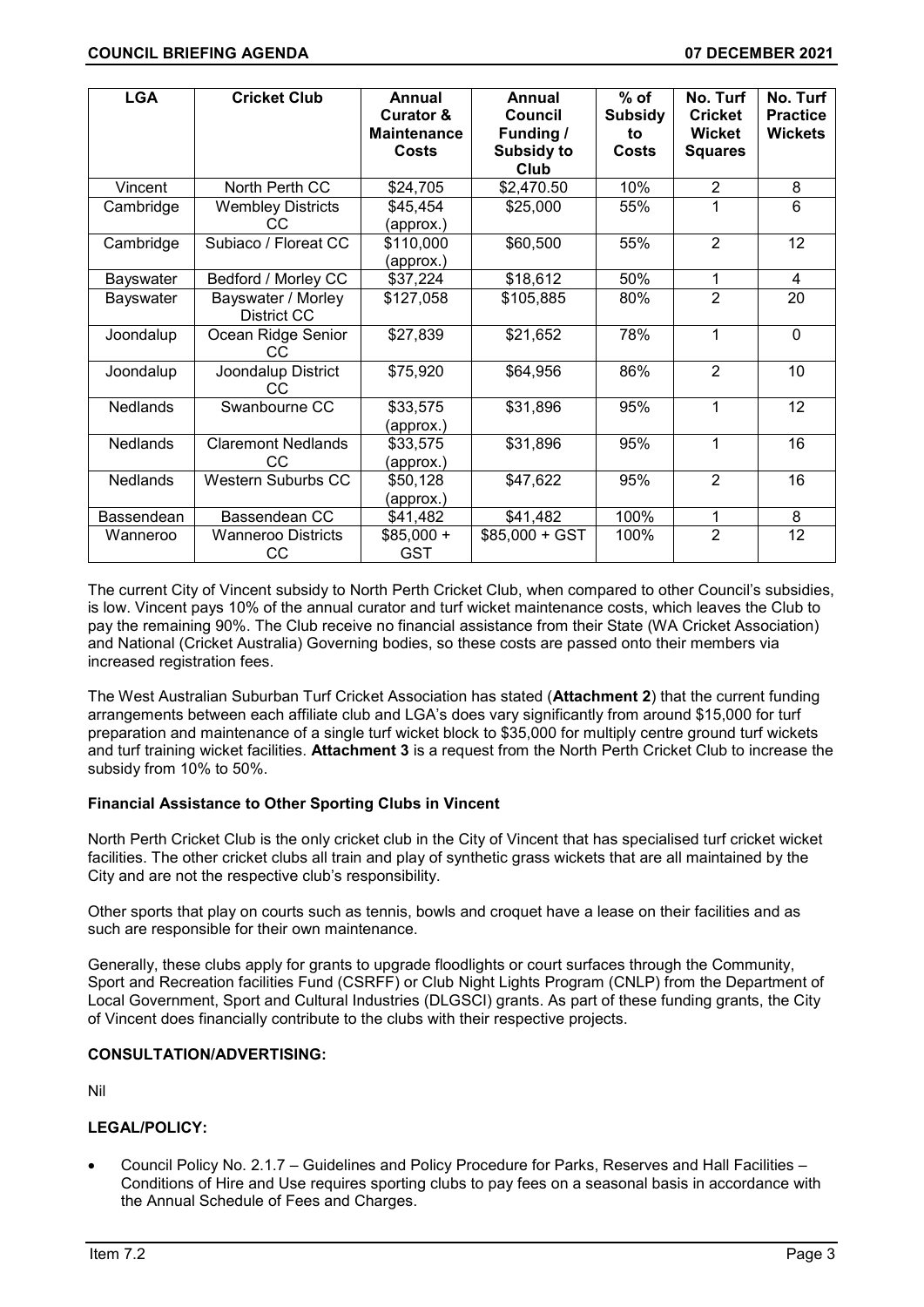• Charles Veryard Reserve Turf Wicket Subsidy Agreement.

#### **RISK MANAGEMENT IMPLICATIONS**

Low: It is low risk for Council to re-enter into another Turf Wicket Subsidy Agreement with North Perth Cricket Club.

#### **STRATEGIC IMPLICATIONS:**

This is in keeping with the City's *Strategic Community Plan 2018-2028*:

#### *Enhanced Environment*

*Our parks and reserves are maintained, enhanced and well utilised.*

#### Connected Community

*Our community facilities and spaces are well known and well used.*

# **SUSTAINABILITY IMPLICATIONS:**

This does not contribute to any specific sustainability outcomes of the *City's Sustainable Environment Strategy 2019-2024,* however this helps to achieve the sustainability of a local community sporting club, as well as encourage more females to participate in physical activity and sport.

#### **PUBLIC HEALTH IMPLICATIONS:**

This is in keeping with the following priority health outcomes of the City's *Public Health Plan 2020-2025*:

*Increased physical activity*

#### **FINANCIAL/BUDGET IMPLICATIONS:**

Approximately \$15,000.00 will be budgeted annually for the next 5 years to pay North Perth Cricket Club a turf wicket subsidy. The amount being capped at 50% of total turf wicket expenditure per season.

# **COMMENTS:**

The previous three (3) year Turf Wicket Subsidy Agreement has been successful in terms of encouraging North Perth Cricket Club to operate sustainably, especially during the very difficult period of COVID-19. It is very pleasing to see that the Club has increased their membership numbers and actively promoted and established junior and women cricket teams, as well as an intellectual disability team.

A new five (5) year agreement is recommended to align with the Property Management Framework timeframes whereby North Perth Cricket Club will sign a new lease arrangement of 5 years to utilise Charles Veryard Pavilion as their clubrooms.

Administration supports an increase to 50% subsidy to the North Perth Cricket Club to maintain the turf cricket wicket facilities at Charles Veryard Reserve, as it is evident that the current subsidy of 10% is low in comparison to other agreements between Local Government Authorities and their respective cricket clubs.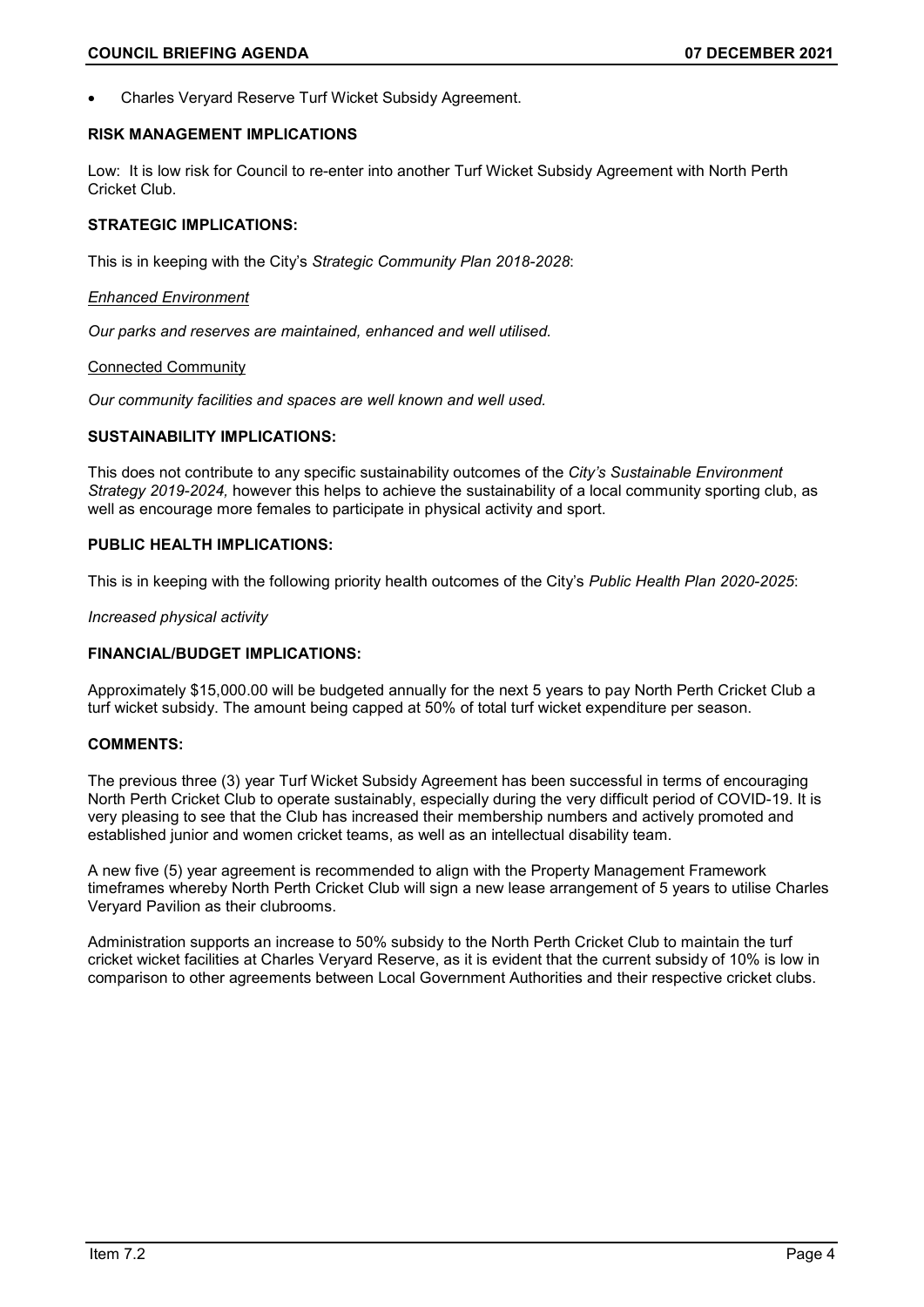

2018 - 2021

# **Turf Wicket Subsidy Agreement**

Between City of Vincent and Tuart Hill Cricket Club Inc.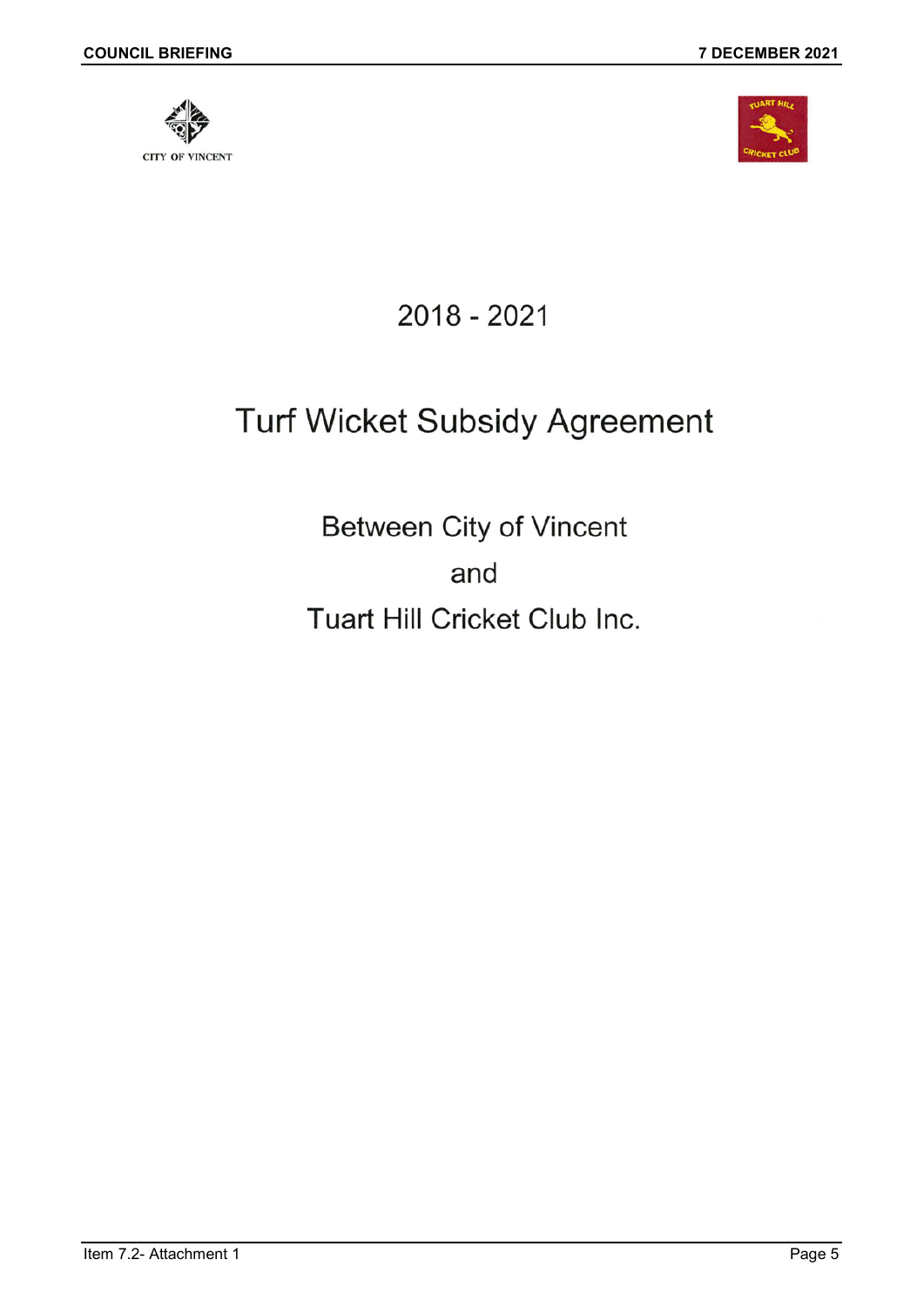



# 1.0 AGREEMENT DESCRIPTION

In return for a subsidy from the City of Vincent, the Tuart Hill Cricket Club Inc. undertakes the responsibility for the direct management of the turf cricket facilities (turf wicket and turf practice facilities) at Charles Veryard Reserve, North Perth.

# 2.0 AGREEMENT CONDITIONS

- 2.1 Under this Agreement the Tuart Hill Cricket Club Inc. will be responsible for:
	- $2.1.1$ the mowing, maintenance, renovations, weed control, watering and re-turfing of the turf wicket and turf practice facilities as well as the immediate surrounds (within a 25 metre radius of the turf centre wickets) at Charles Veryard Reserve for all scheduled matches and training;
	- $2.1.2$ the maintenance of the turf wicket and turf practice facilities to an acceptable playing standard as prescribed by the City, and reinstatement should the facilities deteriorate below that acceptable standard;
	- $2.1.3$ all costs incurred in carrying out general maintenance to all equipment and plant relating to the turf wicket and turf practice facilities at Charles Veryard Reserve:
	- $2.1.4$ all costs incurred for the consumables required for maintenance of the turf wicket and turf practice facilities including (but not limited to) seed and turf grasses, whiting/paint, clay, pesticides/herbicides, fertiliser, fuel/oil, minor tools and machinery;
	- $2.1.5$ obtaining appropriate public liability insurance and workers compensation insurance coverage with copies of these policies made available to the City annually;
- 2.2 The Tuart Hill Cricket Club Inc. is provided on-hiring rights for sanctioned special bookings such as Country Week. The Tuart Hill Cricket Club Inc. is required to submit an application to the City of Vincent for reserve hire through the Community Partnerships Team, inclusive of dates, times and area required. The booking approval is required to be received by the Club for use of the reserve. The City of Vincent is under no obligation to approve such requests and all relevant fees and charges will be payable by the Tuart Hill Cricket Club Inc for the hire of the ground and any other relevant fees and charges.

Page 2 of 4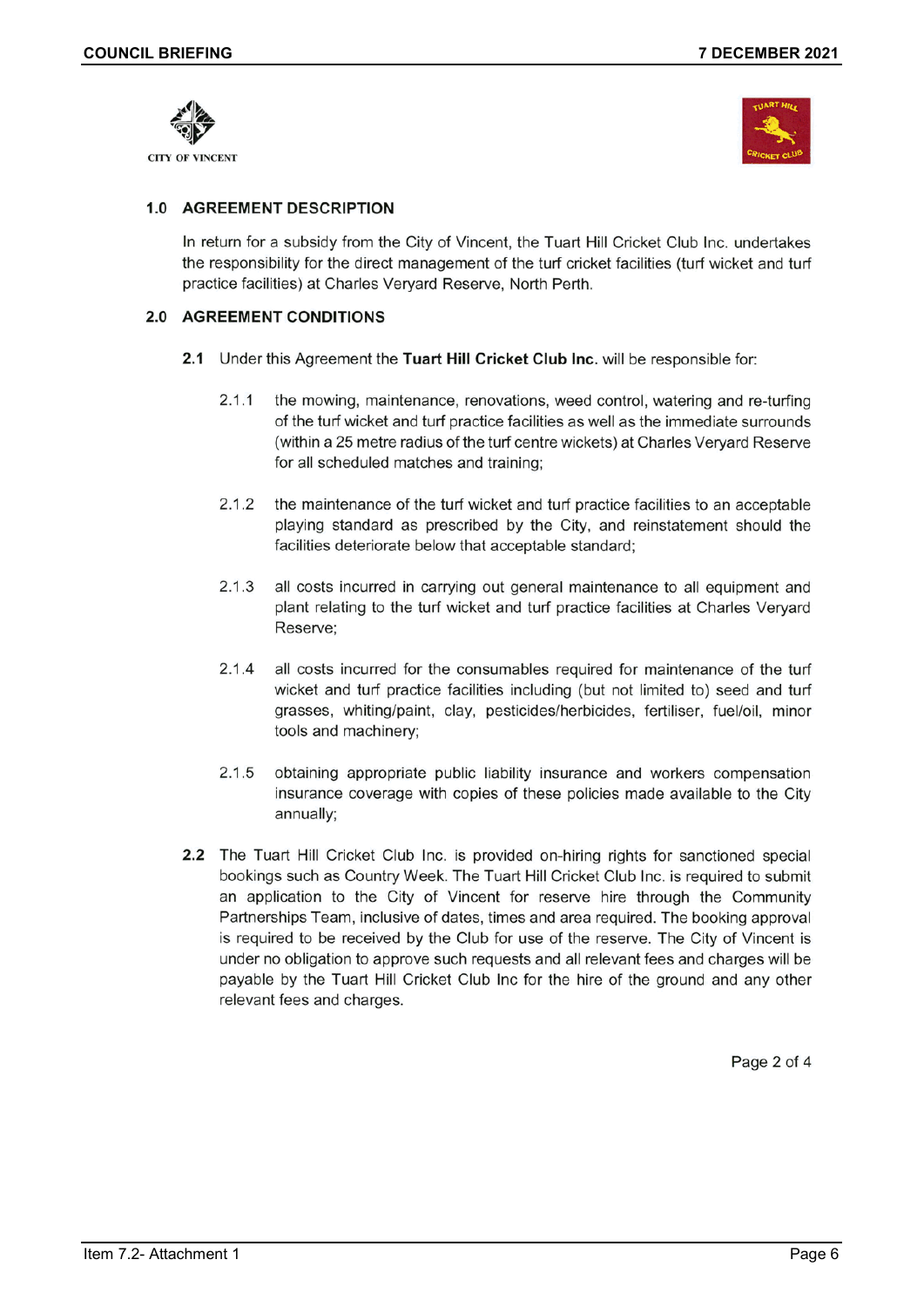

**CITY OF VINCENT** 



- 2.3 The Tuart Hill Cricket Club Inc. shall pay the prescribed sportsground hire fees for use of Charles Veryard Reserve in accordance with the City's adopted schedule of fees & charges.
- 2.4 The City of Vincent reserves the right for Officers to inspect the turf cricket facilities at the reserve in the company of club representatives at any time deemed appropriate throughout the Agreement period. Annual inspections may also be undertaken by relevant City officers to ascertain Tuart Hill Cricket Club's compliance with the Agreement.
- 2.5 The City of Vincent reserves the right to withhold or deduct from payments such amounts required to carry out works and services not carried out in accordance with this agreement to standards as prescribed by the City. The City shall issue such directions in writing and allocate reasonable time for the club to fulfil the requirements. In the case of repeated or gross failure to observe the agreement, Council may cancel the agreement with two (2) months notice and decide on the continuity or otherwise of turf wicket provision at Charles Veryard Reserve. Should a wicket be deemed to be unsafe by the City of Vincent, Council reserves the right to close the wicket immediately.
- 2.6 A review of this Agreement and procedures will be conducted at the Agreement's expiry date to consider any recommendations that might be made for such Agreement prior to its renewal. The Tuart Hill Cricket Club Inc. shall make its accounting records for turf management available as part of this review for Council audit.
- 2.7 The City of Vincent reserves the right to withhold or deduct from payments such amounts that are outstanding with the City of Vincent. These outstanding amounts can include (but are not limited to rates, ESL, seasonal ground hire); and
- 2.8 The tuart Hill Cricket Club Inc. will be responsible for implementing specific strategies to work towards participation increases amongst juniors, women and local residents.
- 2.9 Under this Agreement the City of Vincent would be responsible for:
	- $2.9.1$ Mowing, maintenance, renovations, weed control, watering and re-turfing of the broader Charles Veryard Reserve. For the avoidance of doubt, the 'broad acre' area commences approximately 25 metres outside the turf centre wickets;
	- 2.9.2 Providing the Club (and its turf curator) with agreed access to the Reserve reticulation controller for specific watering cycles;

Page 3 of 4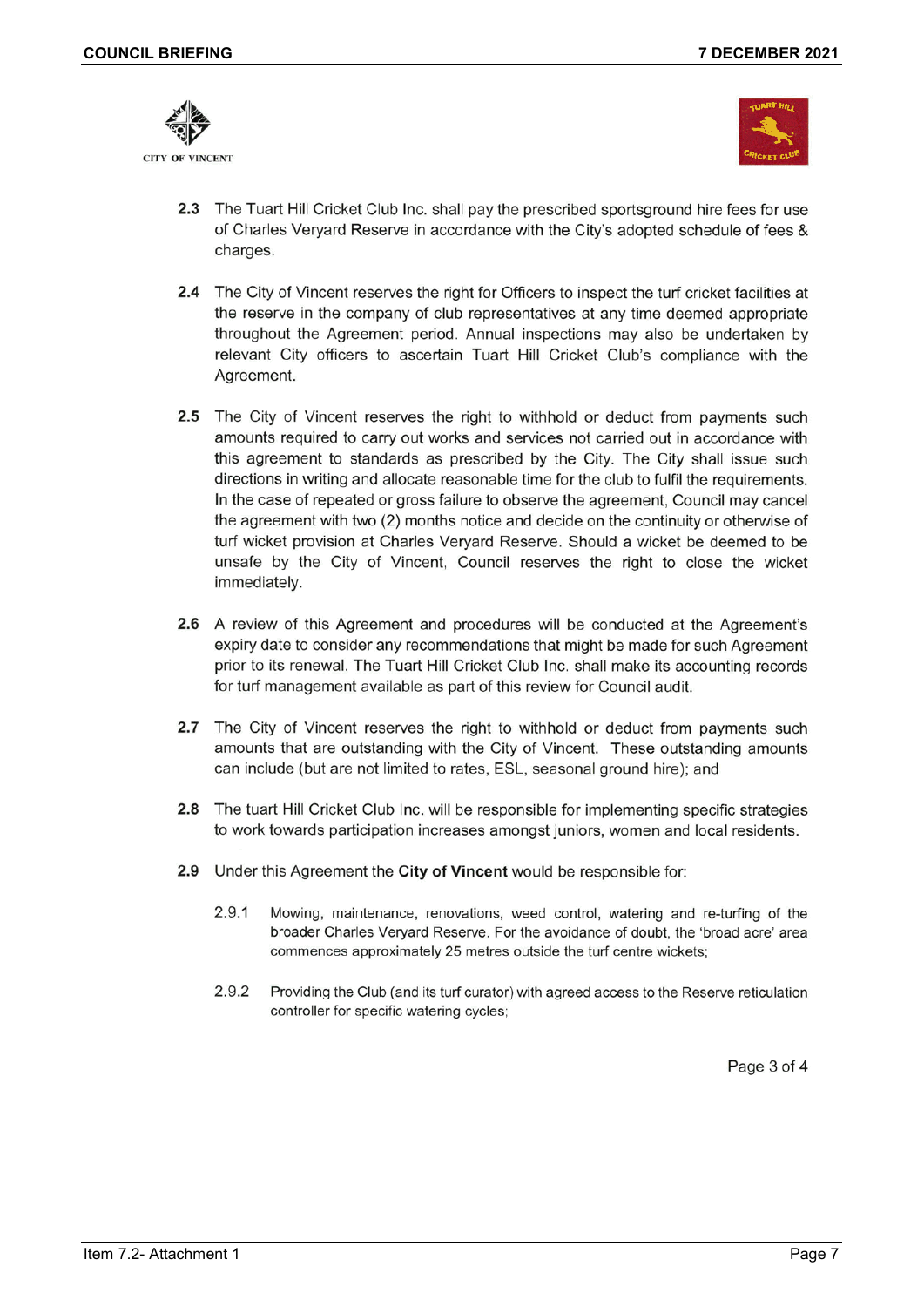



- 2.9.3 Payment of an annual turf wicket subsidy subject to specific terms and conditions being met, including agreed targets relating to club participation rates amongst juniors, women and local residents; and
- 2.9.4 Supporting specific strategies undertaken by the Club and Association to achieve participation increases amongst juniors, women and local residents.

#### 3.0 PAYMENT

On receipt of a tax invoice from the Tuart Hill Cricket Club Inc., the City of Vincent will make payment to the Tuart Hill Cricket Club Inc. for management of the turf cricket facilities at Charles Veryard Reserve on the following basis:

- the amount being capped at 10% of total turf wicket maintenance expenditure per season; and
- the amount not exceeding the sportsground hire fees payable for that season.

Such annual payment will be determined based on the endorsed methodology less any outstanding amounts owed to the City by the Club.

Prior to the payment being made, the Tuart Hill Cricket Club must provide on an annual basis:

- an audited balance sheet and Profit & Loss Statement for the year completed.
- a detailed acquittal for the payment, including items such as labour seed and turf grasses, whiting/paint, clay, pesticides/herbicides, fertiliser, fuel/oil, minor tools and machinery;
- club membership data including a breakdown which details junior females, junior males, senior females, senior males, social members and City of Vincent residents for the year completed.

### **4.0 AGREEMENT PERIOD**

This agreement shall be for the period 1 October 2018 to 31 March 2021, inclusive.

Signed

Dated  $15/10/18$ 

Rosslind Ellis - A/Director Community Engagement

**City of Vincent** 

Signed

Dated  $/6.10.18$ 

Graeme Doyle - President

Tuart Hill Cricket Club Inc.

Page 4 of 4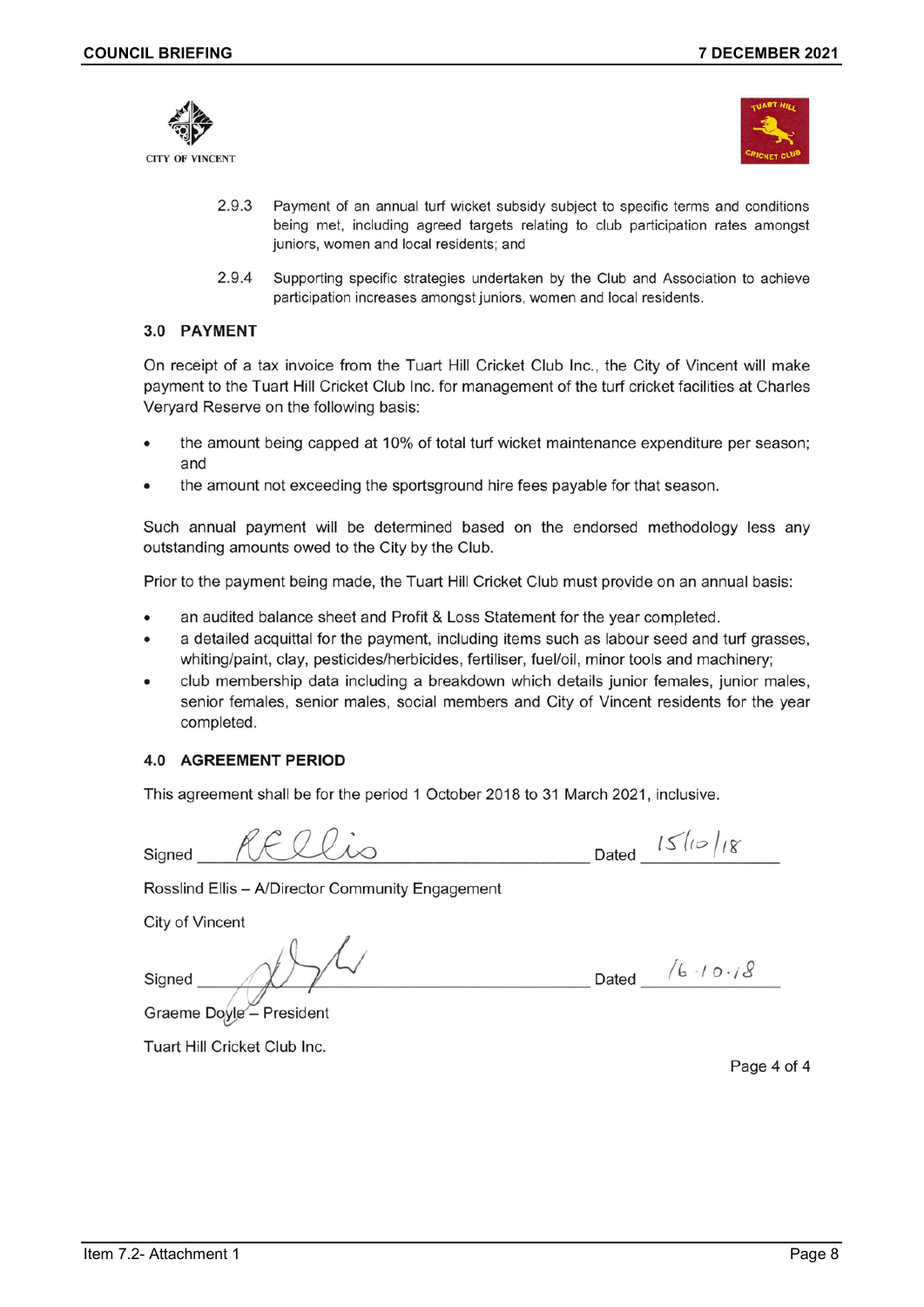

OFFICE: W.A.C.A Ground Nelson Crescent East Perth WA 6004 MOBILE: 0499 476 156 EMAIL: brad@ninoconstructions.com.au

> 21st November 2021 Ref:wastca:bip:con:21112021

Att: City Of Vincent **Community Clubs Coordinators/Managers** 244 Vincent St Leederville, Western Australia, 6909

To Whom it may concern,

#### RE: LOCAL GOVERNMENT AUTHORITIES (LGA's)- FINANCIAL CONTRIBUTION TO TURF CRICKET WICKET PREPARATIONS AND MAINTENANCE

As the current chair of the West Australian Suburban Turf Cricket Association (WASTCA) we represent 22 cricket clubs spread across the Perth metropolitan area, one of which is the North Perth Cricket Club. The club has been endorsed by the board over a long period of time to utilise their central home ground of the Charles Veryard Reserve facilities.

The club is approved to play each competition season set by the WASTCA board the scheduled one- and two-day fixtures of the  $2^{nd}$ ,  $4^{th}$ ,  $6^{th}$  and 8th grade matches along with the 20/20 competition fixtures. CricketWest also schedules the annual Association representative carnival each season at the Charles Veryard Reserve utilising both the East and West turf wickets.

The club is in the early stages of the development of a junior club programme and young members- both male and female and this season has established its first all-women's team currently representing the club in the Perth Women's Scorchers league. In time as this team grows and develops, they along with the male and female juniors will be participating in cricket matches played on turf wickets at Charles Veryard Reserve.

For information purposes-Our current affiliate clubs with WASTCA are spread throughout the Perth metropolitan area covering a number of different LGA's. The current funding arrangements between each affiliate club and LGA' does vary significant from around \$15,000 for turf preparation and maintenance of a single turf wicket block to \$35,000 for multiply centre ground turf wickets and turf training wicket facilities.

These are agreed through various instruments either by a grounds/ facilities Heads of Agreement (HOA), a memorandum of understanding (MOU) or a facilities lease agreement. Turf wicket preparation and maintenance remains the responsibility of the local club and they receive no financial assistance from WASTCA.

Clubs will set their seasons player registration and fees based various factors -one those being the costs of preparation of turf wickets for matches and turf training wickets including the financial support received from their respective LGA's- Currently North Perth Cricket Clubs has one of the highest registration and player membership fees in our association.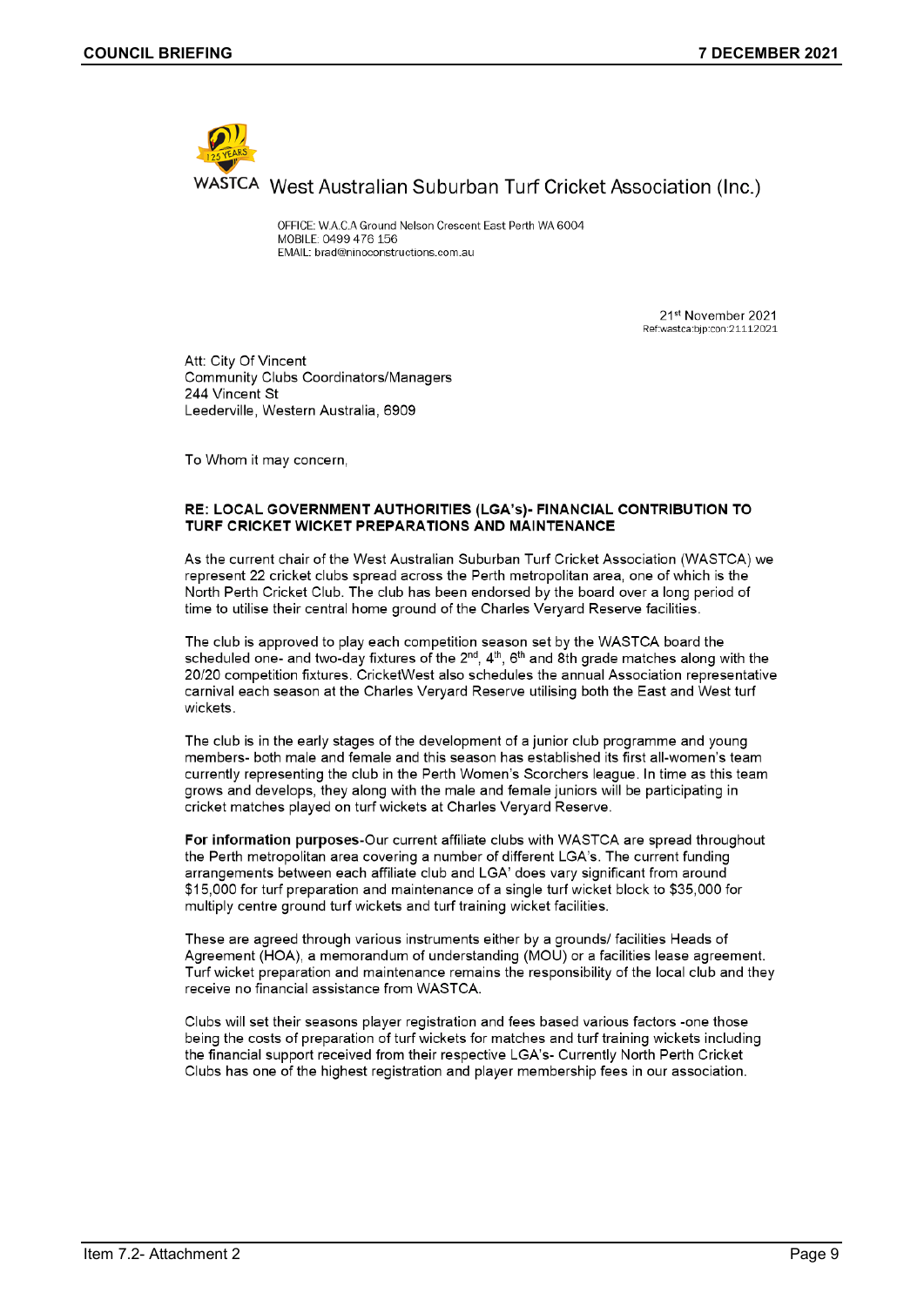

In conclusion the WASTCA board are raising this to the attention of the City of Vincent to review and consider the current turf wicket maintenance and subsequent funding arrangement with the North Perth Cricket Club with a view to providing greater financial support in equilibrium with our other affiliated clubs and respective LGA's.

This will ensure now and into the future the financial sustainability of the North Perth Cricket Club by way of reasonable financial support from the council for turf wicket funding as participation grows for both junior male and females along with the fast growing participation of senior female cricketers opportunity to play on turf wickets.

Should you require any further information or discussion on any of the information provided please feel free to contact me on the details provide within this correspondence.

Kind Regards

**Brad Pearce** WASTCA-Chair